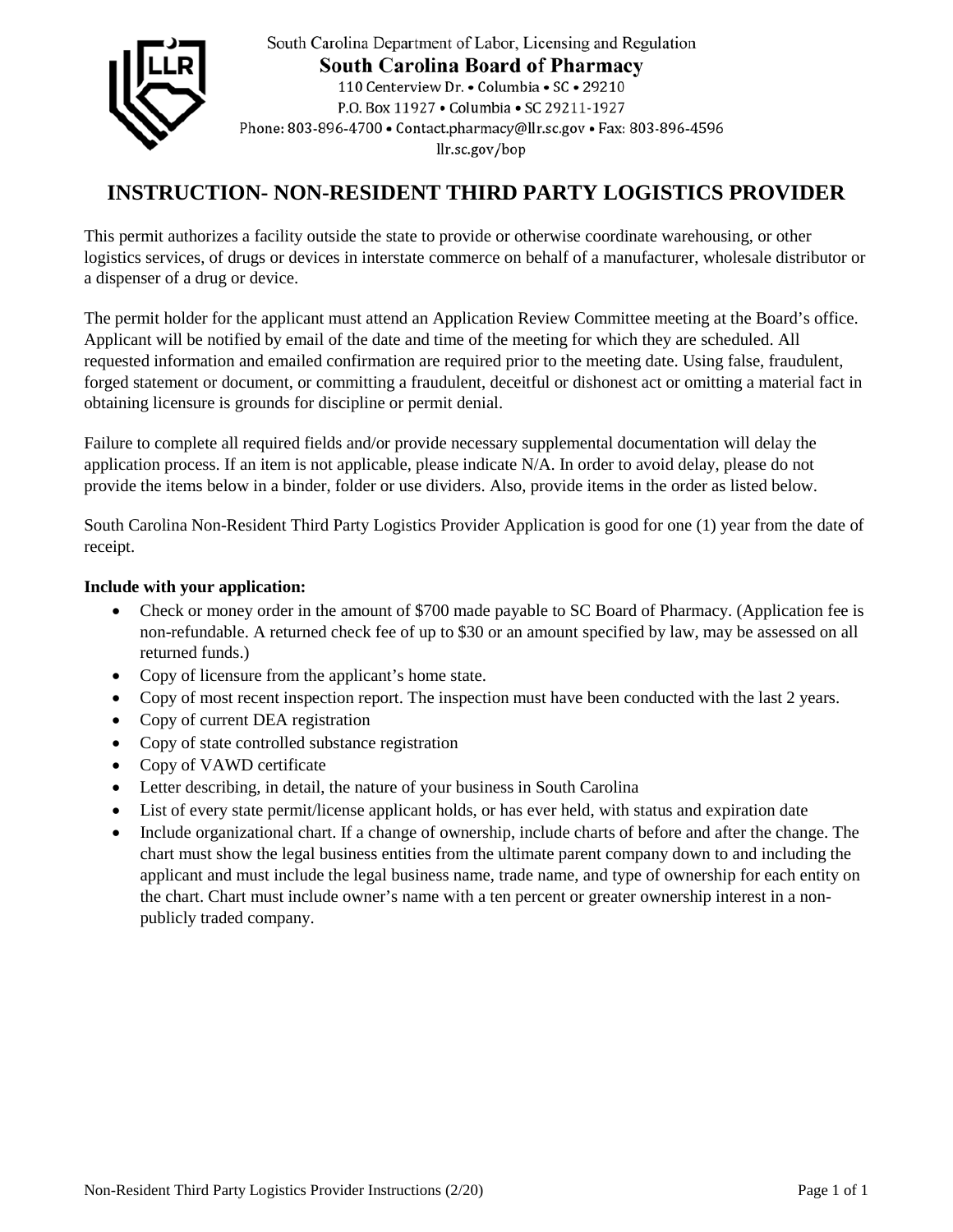| South Carolina Department of Labor, Licensing and Regulation<br><b>South Carolina Board of Pharmacy</b><br>110 Centerview Dr. • Columbia • SC • 29210<br>P.O. Box 11927 . Columbia . SC 29211-1927<br>Phone: 803-896-4700 · Contact.pharmacy@llr.sc.gov · Fax: 803-896-4596<br>llr.sc.gov/bop |                                                                                                                                                                                                                                |             |                           |     |  |
|-----------------------------------------------------------------------------------------------------------------------------------------------------------------------------------------------------------------------------------------------------------------------------------------------|--------------------------------------------------------------------------------------------------------------------------------------------------------------------------------------------------------------------------------|-------------|---------------------------|-----|--|
| NON-RESIDENT THIRD PARTY LOGISTICS PROVIDER PERMIT                                                                                                                                                                                                                                            | <b>APPLICATION</b>                                                                                                                                                                                                             |             |                           |     |  |
| <b>New Facility</b>                                                                                                                                                                                                                                                                           |                                                                                                                                                                                                                                |             | <b>FOR BOARD USE ONLY</b> |     |  |
|                                                                                                                                                                                                                                                                                               |                                                                                                                                                                                                                                | Date Paid   |                           |     |  |
| Change of Name                                                                                                                                                                                                                                                                                |                                                                                                                                                                                                                                | Amount Paid |                           |     |  |
| Change of Location (From one city to another)                                                                                                                                                                                                                                                 |                                                                                                                                                                                                                                | Check No.   |                           |     |  |
| Change of Ownership (Include organizational chart before and after change)                                                                                                                                                                                                                    |                                                                                                                                                                                                                                |             |                           |     |  |
|                                                                                                                                                                                                                                                                                               | NABP e-Profile ID No.:                                                                                                                                                                                                         |             |                           |     |  |
|                                                                                                                                                                                                                                                                                               |                                                                                                                                                                                                                                |             |                           |     |  |
| Trade Name of Facility (d/b/a) to License:                                                                                                                                                                                                                                                    |                                                                                                                                                                                                                                |             |                           |     |  |
|                                                                                                                                                                                                                                                                                               |                                                                                                                                                                                                                                |             |                           |     |  |
| <b>Street</b>                                                                                                                                                                                                                                                                                 |                                                                                                                                                                                                                                |             |                           |     |  |
| State<br>City                                                                                                                                                                                                                                                                                 |                                                                                                                                                                                                                                |             | Zip                       |     |  |
| Phone No.: Email: Email:                                                                                                                                                                                                                                                                      |                                                                                                                                                                                                                                |             |                           |     |  |
| Mailing Address- where all correspondence regarding permitting will be sent if other than facility above:                                                                                                                                                                                     |                                                                                                                                                                                                                                |             |                           |     |  |
| Contact Name: 1988                                                                                                                                                                                                                                                                            | Email: The contract of the contract of the contract of the contract of the contract of the contract of the contract of the contract of the contract of the contract of the contract of the contract of the contract of the con |             |                           |     |  |
| Mailing Address:                                                                                                                                                                                                                                                                              |                                                                                                                                                                                                                                |             |                           |     |  |
| <b>Street</b>                                                                                                                                                                                                                                                                                 | City                                                                                                                                                                                                                           |             | <b>State</b>              | Zip |  |
| <b>DISTRIBUTION ACTIVITY</b>                                                                                                                                                                                                                                                                  |                                                                                                                                                                                                                                |             |                           |     |  |
| 1. Type of Prescription Drugs/Products 3PL will handle (check all that apply):                                                                                                                                                                                                                |                                                                                                                                                                                                                                |             |                           |     |  |
| Medical gases<br>DEA controlled substances<br>Prescription devices                                                                                                                                                                                                                            |                                                                                                                                                                                                                                |             |                           |     |  |
| Veterinarian prescription drugs<br>Non-controlled prescription drugs<br>Other (specify):                                                                                                                                                                                                      |                                                                                                                                                                                                                                |             |                           |     |  |
| 2. Type of facilities applicant will be providing services for:                                                                                                                                                                                                                               |                                                                                                                                                                                                                                |             |                           |     |  |
| Manufacturer<br>Wholesaler<br><b>Reverse Distributor</b><br>Repackager                                                                                                                                                                                                                        |                                                                                                                                                                                                                                |             |                           |     |  |
|                                                                                                                                                                                                                                                                                               |                                                                                                                                                                                                                                |             |                           |     |  |
| 3. Manufacturers and/or wholesale distributors for whom applicant will distribute product (attach<br>additional sheets if necessary):                                                                                                                                                         |                                                                                                                                                                                                                                |             |                           |     |  |
| Name: Name and the state of the state of the state of the state of the state of the state of the state of the state of the state of the state of the state of the state of the state of the state of the state of the state of                                                                | Address:                                                                                                                                                                                                                       |             |                           |     |  |
| Name:<br><u> 1989 - Johann Stein, marwolaethau a bhann an t-Amhair an t-Amhair an t-Amhair an t-Amhair an t-Amhair an t-A</u>                                                                                                                                                                 | Address:                                                                                                                                                                                                                       |             |                           |     |  |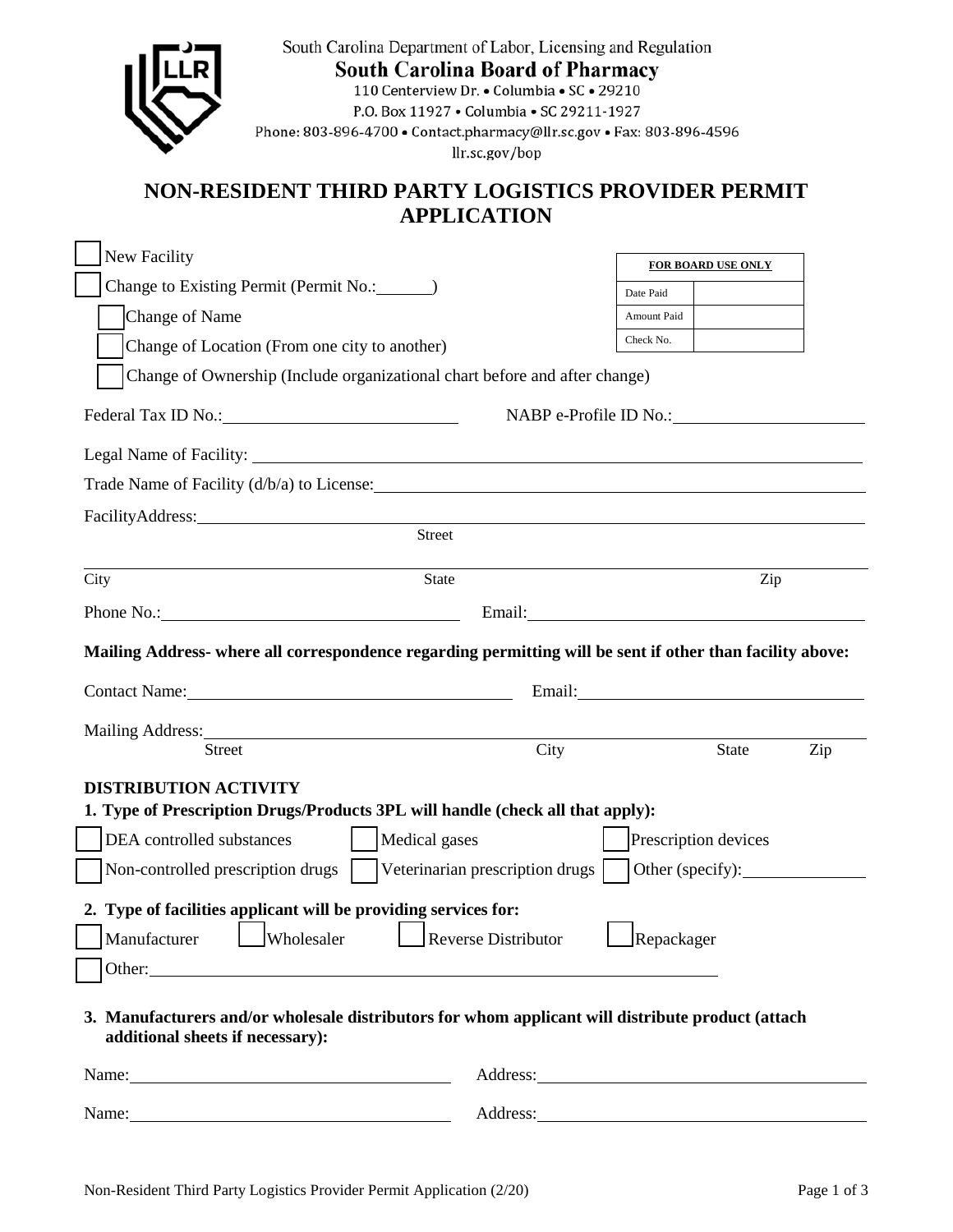#### **4. Does facility have Drug Distributor Accreditation through NABP?**

| ۳ |
|---|
| h |

es Attach a copy of the certificate.

If no, do you voluntarily comply with the standards for third party logistics providers?  $Yes \mid No$ 

Controlled Substances Non-resident wholesalers/distributors/manufacturers permitted by the SC Board of Pharmacy who distribute or manufacture controlled substances are required to obtain a South Carolina Controlled Substances Registration from the SCDHEC-Bureau of Drug Control. Access the application via website at www.dhec.sc.gov/Health/FHPF/DrugControlRegisterVerify/NewRegistrations/.

|  | 5. Are you currently shipping into South Carolina? TYes No |  |  |  |  |
|--|------------------------------------------------------------|--|--|--|--|
|--|------------------------------------------------------------|--|--|--|--|

If Yes, attach a list of customers.

**OWNERSHIP INFORMATION** (Check type of ownership and complete information.)

Sole Proprietorship Name of business entity:

| Name | City, State | <b>Birth Year</b> |
|------|-------------|-------------------|
|      |             |                   |

General Partnership LLP Name of Partnership/LLP:

| Partner Name | City, State | % of Ownership | <b>Birth Year</b> |
|--------------|-------------|----------------|-------------------|
|              |             |                |                   |
|              |             |                |                   |

Corporation LLC Legal Name of Corporation/LLC:

State of Incorporation: Name of Parent Company: Name of Parent Company:

| Name of Individual Owners<br>and Principal Officers | Title | City, State | % of Ownership | <b>Birth Year</b> |
|-----------------------------------------------------|-------|-------------|----------------|-------------------|
|                                                     |       |             |                |                   |
|                                                     |       |             |                |                   |
|                                                     |       |             |                |                   |

## **DISCIPLINARY HISTORY**

If you answer "Yes" to any part of this section, provide a detailed explanation on a separate sheet, and attach copies of applicable court documentation. Include the city and state where the offense(s) occurred.

TO THE BEST OF YOUR KNOWLEDGE HAS THE APPLICANT to the entity, the undersigned permit holder, any person or entity identified in the ownership/management section above, or any entity under common control with the applicant EVER:

1. Had a permit or professional license disciplined, denied, refused or revoked for violations of any federal or state pharmacy laws or drug laws? YES NO



Is there any pending disciplinary action?  $|$  | YES | NO